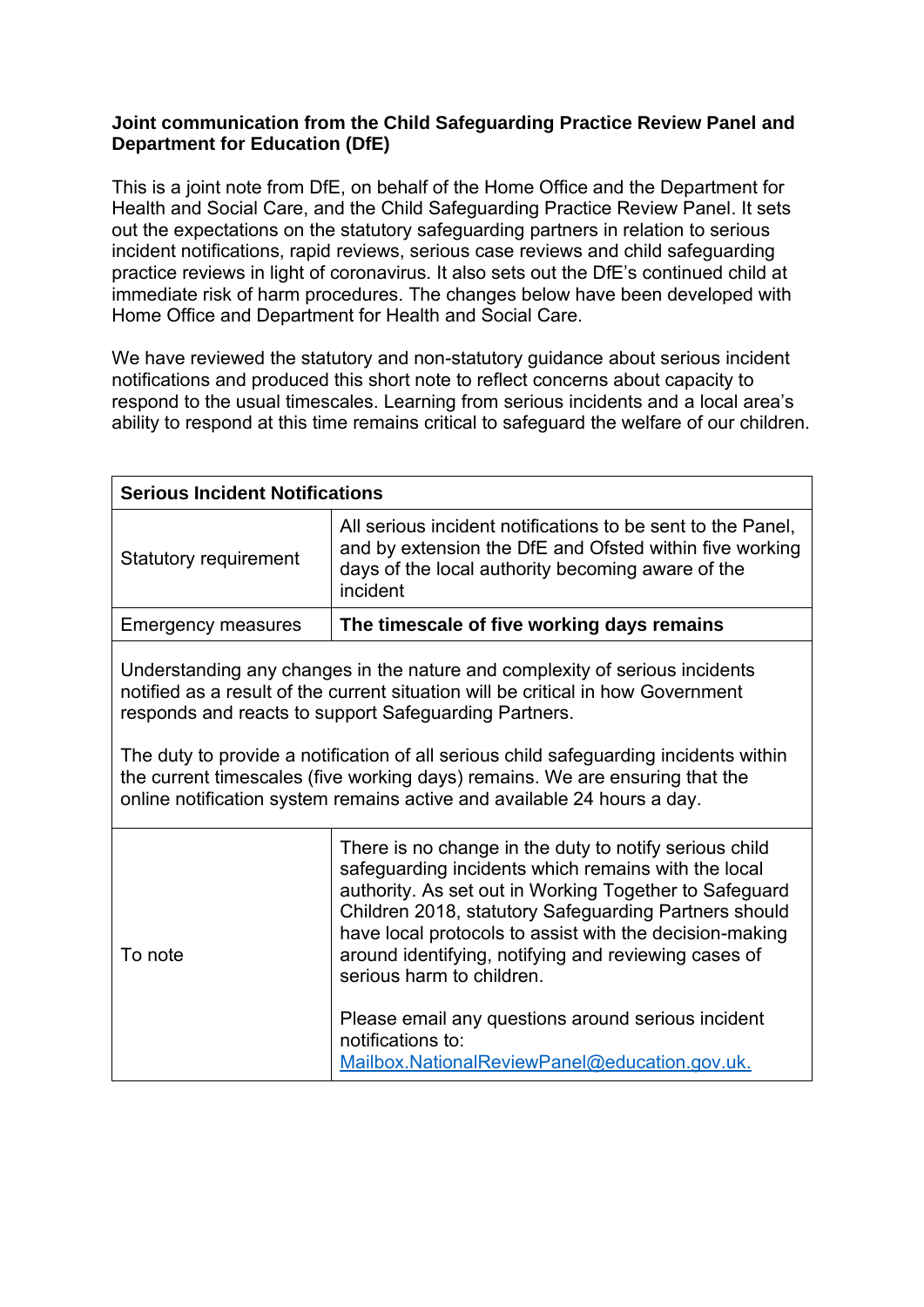| <b>Rapid Reviews</b>                                                                                                                                                                                                                                                                                                  |                                                                                                                                                                                             |  |
|-----------------------------------------------------------------------------------------------------------------------------------------------------------------------------------------------------------------------------------------------------------------------------------------------------------------------|---------------------------------------------------------------------------------------------------------------------------------------------------------------------------------------------|--|
| Non-statutory<br>requirement                                                                                                                                                                                                                                                                                          | Rapid reviews should be submitted to the Panel within<br>15 working days                                                                                                                    |  |
| <b>Emergency measures</b>                                                                                                                                                                                                                                                                                             | 15 working days expectation relaxed                                                                                                                                                         |  |
| We share your need to prioritise the most vulnerable and understand that having a<br>15-day target for undertaking and reporting a rapid review may not be achievable if<br>partners cannot be drawn together. Timescales, practitioner capacity, and face-to-<br>face dissemination of learning are real challenges. |                                                                                                                                                                                             |  |
| It is important though to understand the context of any serious harm or death to<br>children and so please do focus on getting the key information together and<br>deciding about any further review and timing, and then forward this information<br>when available.                                                 |                                                                                                                                                                                             |  |
| We would ask that the rapid review is expedited where there is a child death or<br>serious injury in the context of abuse and neglect, and Covid-19 is a strongly<br>related factor, and where local safeguarding partners think other partnerships<br>could learn from this.                                         |                                                                                                                                                                                             |  |
| Further guidance on undertaking a rapid review can be found at:<br>https://www.gov.uk/government/publications/child-safeguarding-practice-review-<br>panel-practice-quidance                                                                                                                                          |                                                                                                                                                                                             |  |
| To note                                                                                                                                                                                                                                                                                                               | We will need to maintain an understanding of where<br>rapid reviews cannot be completed to timescale and<br>information can be emailed to:<br>Mailbox.NationalReviewPanel@education.gov.uk. |  |

| Serious case reviews and child safeguarding practice reviews                                                                                                              |                                                                                             |
|---------------------------------------------------------------------------------------------------------------------------------------------------------------------------|---------------------------------------------------------------------------------------------|
| <b>Statutory requirement</b>                                                                                                                                              | Notifications seven working days in advance of<br>publication date                          |
|                                                                                                                                                                           | Child safeguarding practice reviews publish within six-<br>months of initiation             |
|                                                                                                                                                                           | Serious case reviews to be published by 29 September<br>2020 (Working Together for caveats) |
| <b>Emergency measures</b>                                                                                                                                                 | Initiation, and pre-publication/publication timings<br>relaxed                              |
| We appreciate that resources are needed elsewhere and that a commitment to<br>undertake the more in-depth practice review, and within six-months, may not be<br>possible. |                                                                                             |